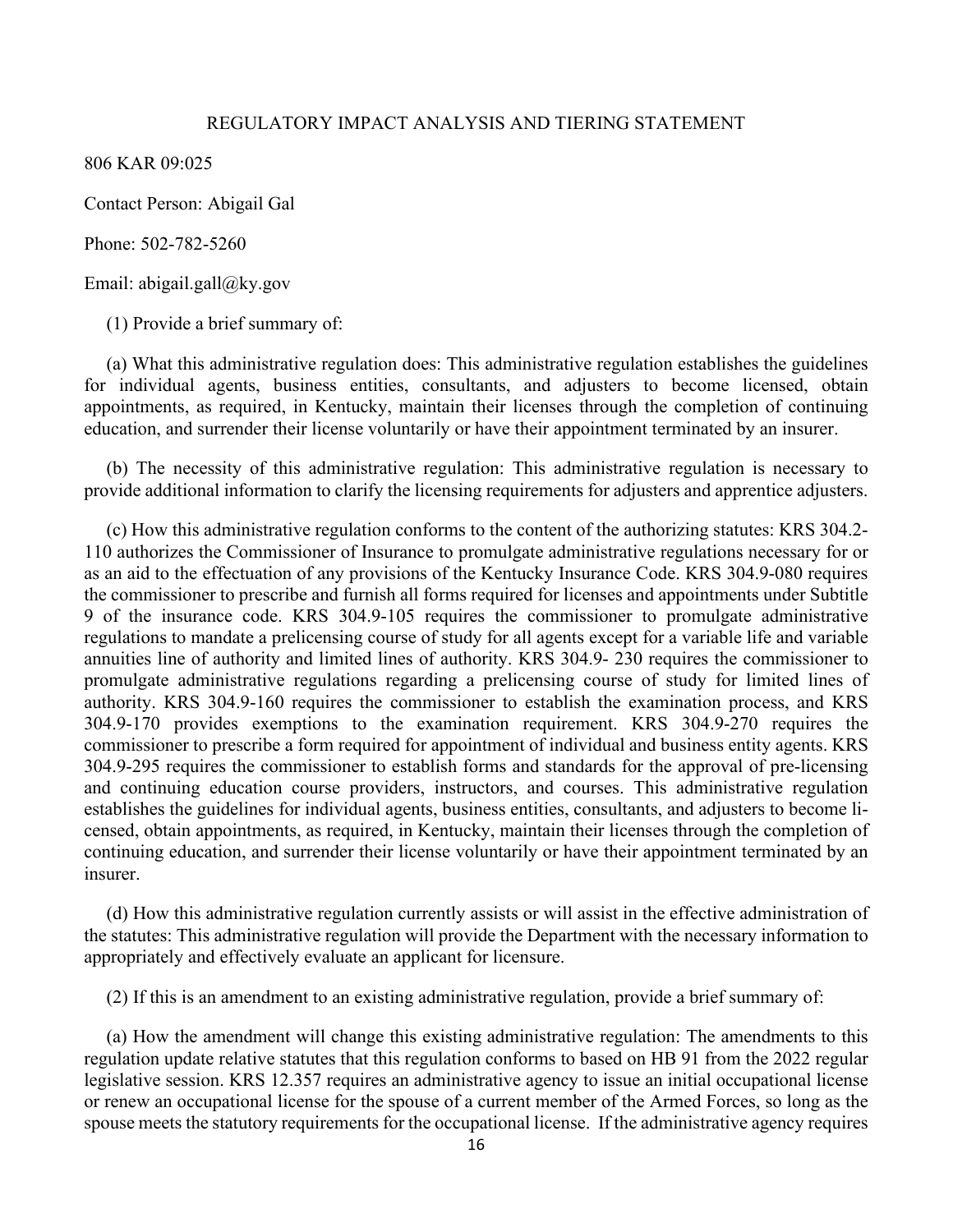electronic payment of the occupational license fee prior to issuance, the fee must be refunded within 30 days. The amendments made to the Form 8301 incorporated in this administrative regulation conform to the requirements of the new statute.

(b) The necessity of the amendment to this administrative regulation: HB 91 was passed during the 2022 regular legislative session requiring an administrative agency to issue an initial occupational license or renew an occupational license for the spouse of a current member of the Armed Forces, so long as the spouse meets the statutory requirements for the occupational license. If the administrative agency requires electronic payment of the occupational license fee prior to issuance, the fee must be refunded within 30 days.

(c) How the amendment conforms to the content of the authorizing statutes: This amendment provides notice to applicants of the reimbursement to military spouses.

(d) How the amendment will assist in the effective administration of the statutes: The amendments to the Form 8301 application gives notices of the policies and procedures the Department will enforce to abide by KRS 12.357.

(3) List the type and number of individuals, businesses, organizations, or state and local governments affected by this administrative regulation: The number of military spouses is unknown because the Department has not required this information to be filed with us previously.

(4) Provide an analysis of how the entities identified in question (3) will be impacted by either the implementation of this administrative regulation, if new, or by the change, if it is an amendment, including:

(a) List the actions that each of the regulated entities identified in question (3) will have to take to comply with this administrative regulation or amendment: An applicant who is a military spouse will have ti submit an application to the department accompanied by one of the following:

- Proof that the applicant is married to a current member of the Armed Forces of the United States;
- Proof that the applicant's spouse is assigned to a duty station in the Commonwealth of Kentucky; and
- Proof that the applicant has satisfied all statutory and regulatory pre-licensing course of study requirements, and all statutory and regulatory examination requirements, or proof that the applicant holds a valid individual insurance license issued by another state, the District of Columbia, or any possession or territory of the United States.

(b) In complying with this administrative regulation or amendment, how much will it cost each of the entities identified in question (3): These applicants whom are verified to be spouses of current Armed Forces member are exempt from paying the associated fees set out in 806 KAR 4:010.

(c) As a result of compliance, what benefits will accrue to the entities identified in question (3): Verified applicants will be exempt from paying any applications or licensing fees.

(5) Provide an estimate of how much it will cost the administrative body to implement this administrative regulation: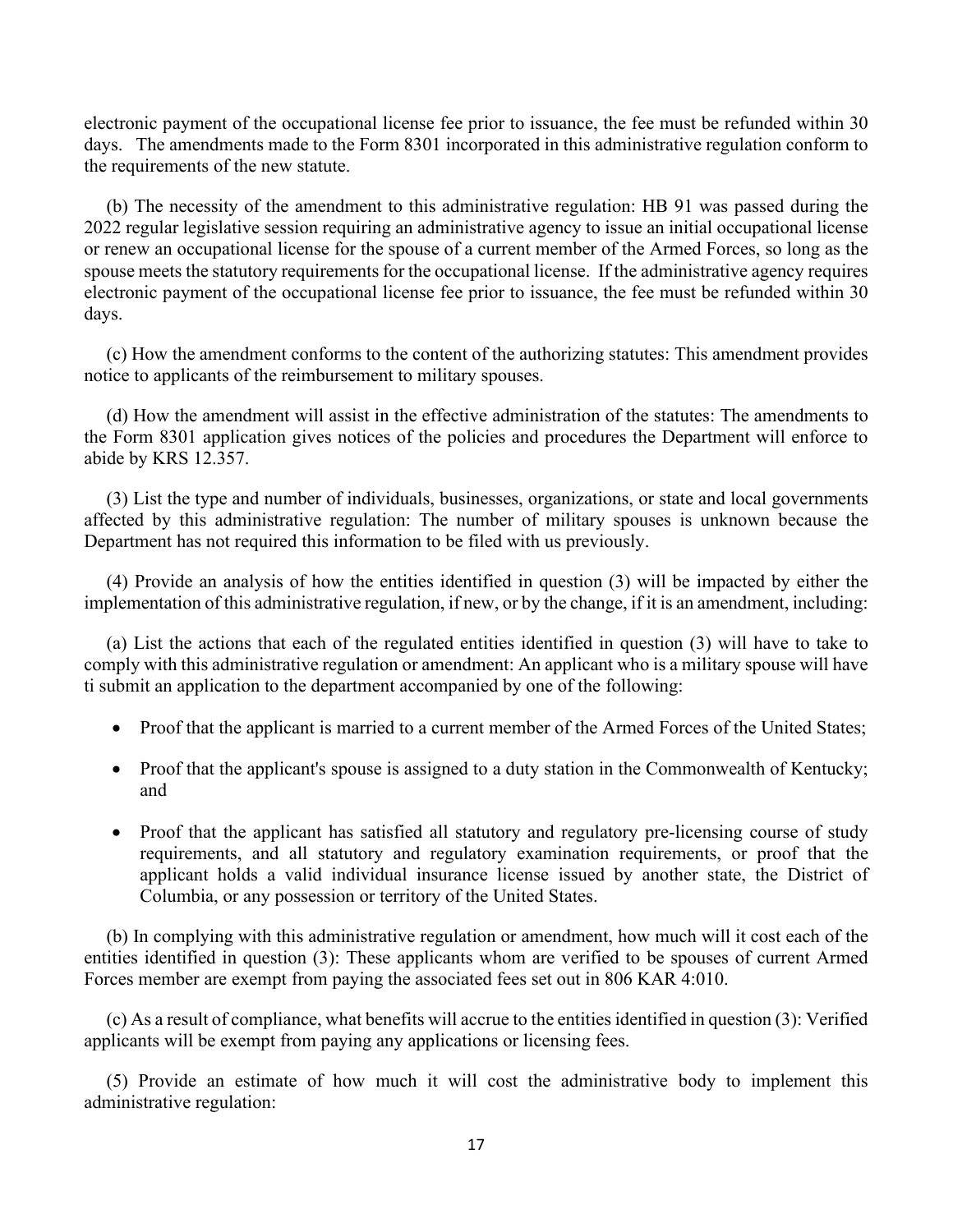(a) Initially: There is no associated cost with implementation

(b) On a continuing basis: There is no expected continuing cost

(6) What is the source of the funding to be used for the implementation and enforcement of this administrative regulation: The Department's operational budget.

(7) Provide an assessment of whether an increase in fees or funding will be necessary to implement this administrative regulation, if new, or by the change if it is an amendment: No, there is no increase.

(8) State whether or not this administrative regulation establishes any fees or directly or indirectly increases any fees: This administrative regulation does not establish any fees nor increase any fees.

(9) TIERING: Is tiering applied? (Explain why or why not) No because this administrative regulation applies equally to all licensees and applicants.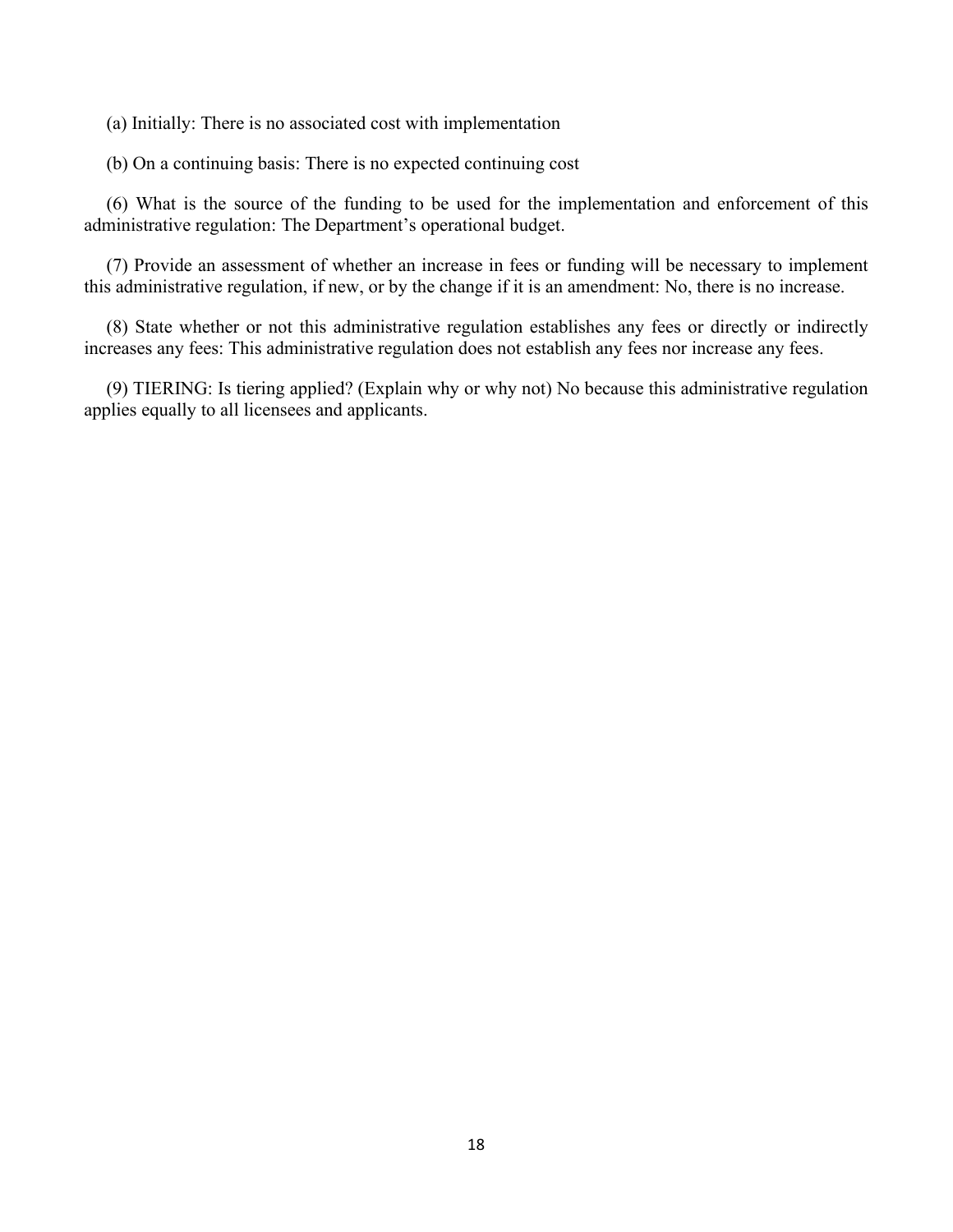## FISCAL NOTE

806 KAR 09:025

Contact Person: Abigail Gal

Phone: 502-782-5260

Email: abigail.gall@ky.gov

(1) What units, parts, or divisions of state or local government (including cities, counties, fire departments, or school districts) will be impacted by this administrative regulation? The Department as the implementor.

(2) Identify each state or federal statute or federal regulation that requires or authorizes the action taken by the administrative regulation. KRS 304.2-110, 304.9-080, 304.9-105, 304.9-160, 304.9-170, 304.9- 230, 304.9-270, 304.9-295

(3) Estimate the effect of this administrative regulation on the expenditures and revenues of a state or local government agency (including cities, counties, fire departments, or school districts) for the first full year the administrative regulation is to be in effect.

(a) How much revenue will this administrative regulation generate for the state or local government (including cities, counties, fire departments, or school districts) for the first year? None.

(b) How much revenue will this administrative regulation generate for the state or local government (including cities, counties, fire departments, or school districts) for subsequent years? None. There may be a decrease in revenue for the Department when considering the Department has not been required to waive all of the fees associated with licensing for military spouses.

(c) How much will it cost to administer this program for the first year? There will be no cost.

(d) How much will it cost to administer this program for subsequent years? The cost will remain minimal.

Note: If specific dollar estimates cannot be determined, provide a brief narrative to explain the fiscal impact of the administrative regulation.

Revenues  $(+/-)$ :

Expenditures  $(+/-)$ :

Other Explanation:

(4) Estimate the effect of this administrative regulation on the expenditures and cost savings of regulated entities for the first full year the administrative regulation is to be in effect.